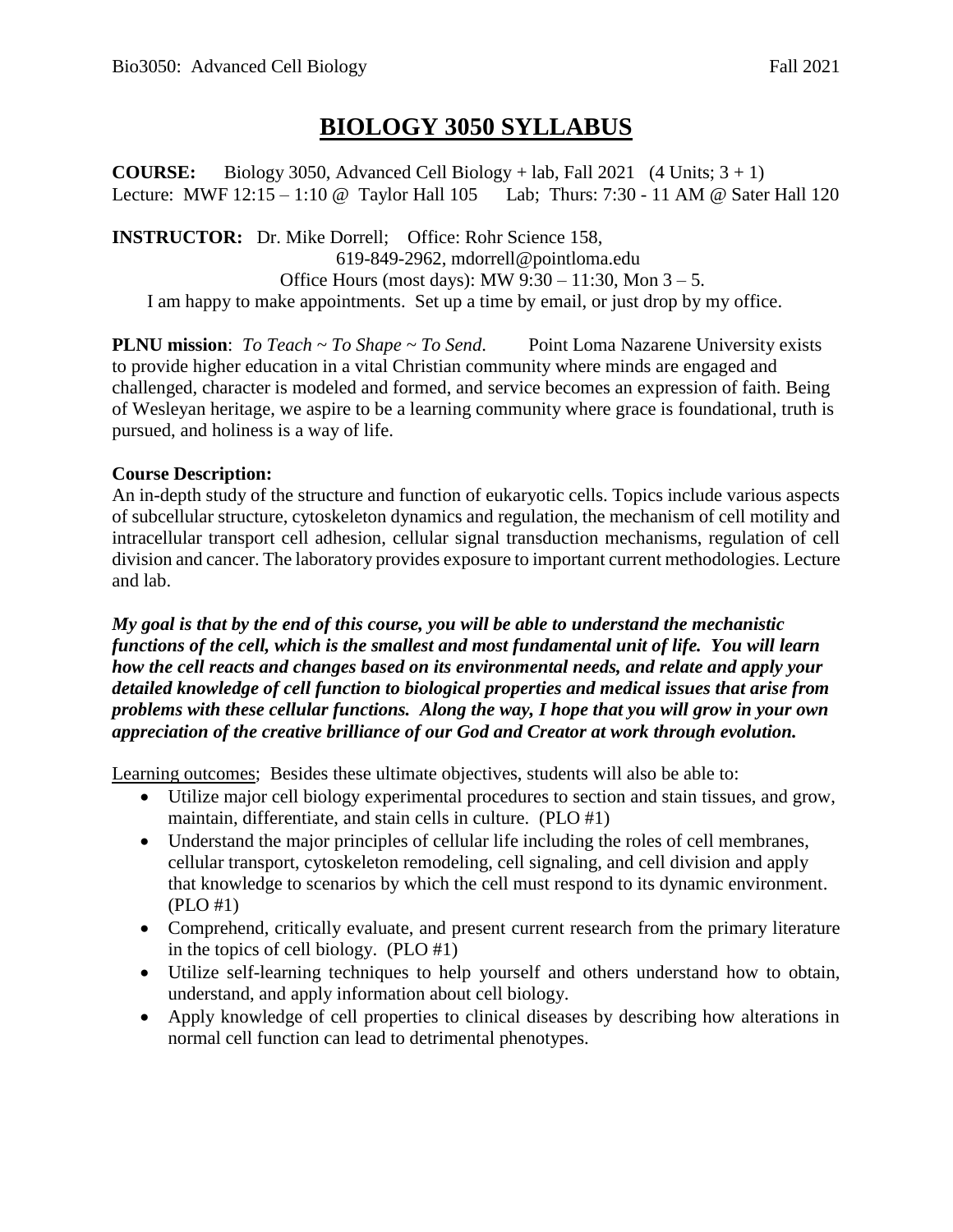**REQUIRED TEXTS:** \*\*Alberts et. al., Molecular Biology of the Cell, 6<sup>th</sup> Ed., (Big blue book) Garland Science, New York, 2014.

The Immortal Life of Henrietta Lacks; by Rebecca Skloot

*\*\*I realize that this is a thick and expensive textbook. However, this textbook is a great resource for Biology in general. I can tell you from experience that it will be a wonderful reference as you prepare for Graduate or Medical school, and while you are studying, or employed in, anything related to biology. Plus, after evaluating many texts, it doesn't cost much more that other text options.* 

**EVALUATION AND GRADING**; Letter grades will be assigned at the end of the course based on your percentage of total possible points, according to the following **approximate** scale:

| A                           | $90 - 100\%$ |
|-----------------------------|--------------|
| R                           | $80 - 89\%$  |
| $\mathcal{C}_{\mathcal{C}}$ | $70 - 79\%$  |
| D                           | $60 - 69\%$  |
| NC/F                        | $<60\%$      |

**As a general rule +/- 3% from the cutoff grades will usually be given +/- grades. For example, 87 – 90 would be a B+ and 90 – 93% would be an A-. Ultimately however, plusses and minuses (***e.g.***, B+/A-) will be determined at the instructor's discretion. A major factor in this decision will be consistent** *class participation and preparation***.** 

#### **Grading scale:**

| Laboratory grade                            | 20%  |  |  |  |
|---------------------------------------------|------|--|--|--|
| Individual homework                         | 15%  |  |  |  |
| worksheets / crosswords / 2 page summaries) |      |  |  |  |
| Primary literature presentation             | 5%   |  |  |  |
| Mixed group problems and contribution       | 5%   |  |  |  |
| Class participation and group teaching      | 10%  |  |  |  |
| Midterms                                    | 30%  |  |  |  |
| Final exam                                  | 15%  |  |  |  |
| Total                                       | 100% |  |  |  |

#### **COURSE FORMAT**:

Theory behind the "jigsaw" format and active learning:

The overall format for this class is likely to be different from most other courses that you have taken throughout your educational career. Extensive data has effectively demonstrated that students learn better by taking part in the learning process, a process called 'active learning', which provides opportunities for students to meaningfully talk and listen, write, read, and reflect on the content, ideas, issues, and concerns of an academic subject." (Meyers and Jones, *Promoting active learning; strategies for the college classroom*. San Franscisco: Jossey-Bass). In addition, with the technology available today, science is becoming less and less about memorizing certain facts, and more and more about learning to think, analyze, and evaluate information scientifically. To this end, this course will incorporate several active learning techniques, a few of which are referred to as 'Jigsaw' and 'peer teaching'.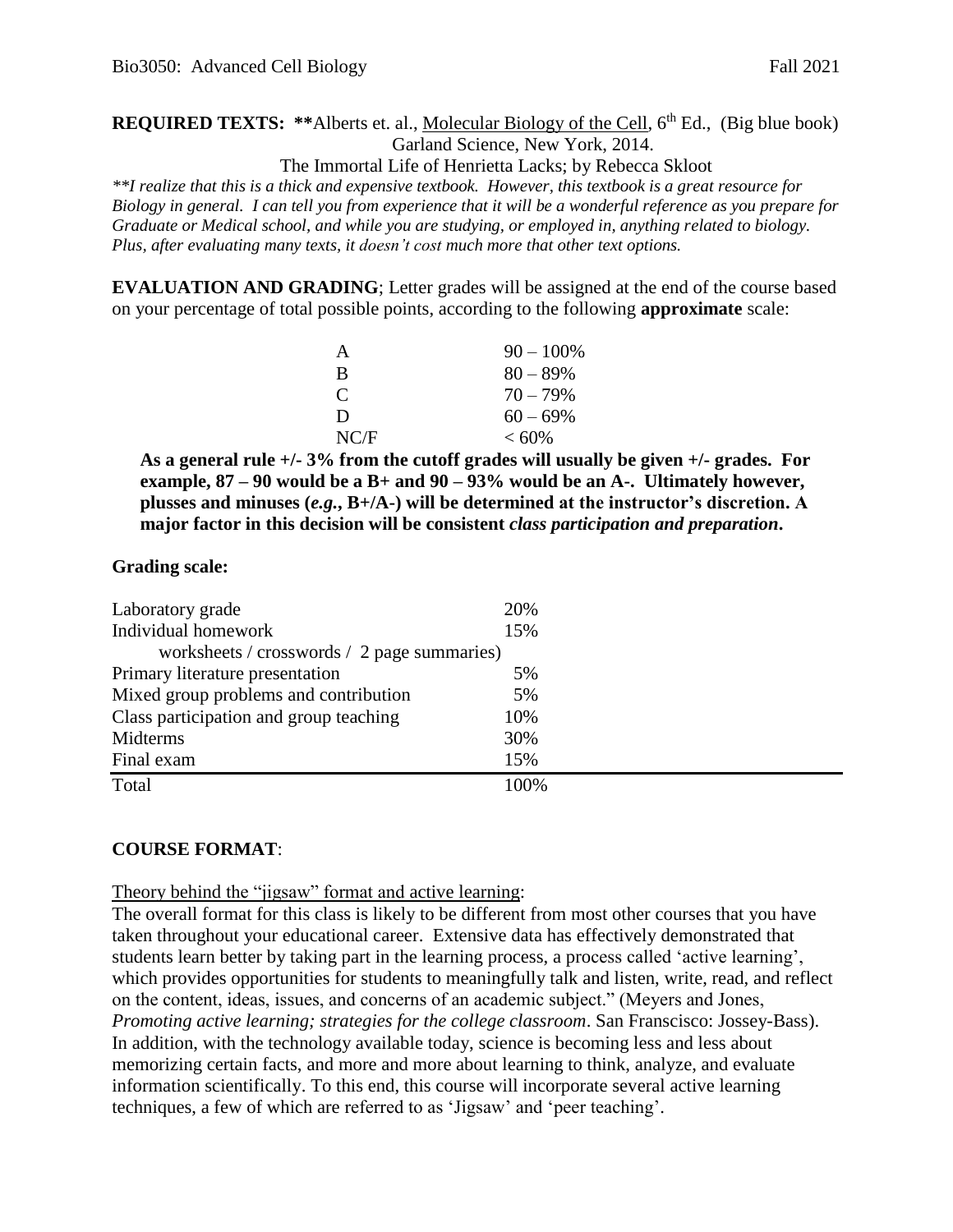#### Classroom participation / Jigsaw learning / Peer teaching:

Students will be in charge of learning a portion of each unit on their own and then teaching that portion to the other members of a mixed group of students assigned different portions of the unit content. The group will work together to answer various questions and solve different problems both in and out of class.

#### Jigsaw / Peer teaching format:

Students will be assigned to one of 5 different groups. For each unit, different groups will be assigned portions of the content (rotating throughout the course)

#### *General timetable within each unit*:

#### **Day 1: Introduction**

- Exercise designed to initiate interest in, and thoughts about, the topic.
- Background information necessary to understand your assigned portions.

#### **Day 2: Same group discussions and exercises**

- Student discussion in groups with others assigned the same topic portion
- Come to class having completed the individual unit worksheet.
	- o Submit to Canvas for grading **PRIOR** to class on that day.
	- o Bring a copy for yourself to use as part of the discussion / teaching
- Discuss the assigned topic with peers who were assigned the same content
	- o Revise misconceptions and clear up confusing aspects
	- o Prepare / practice effective teaching of the key concepts and figures
	- o Use instructor to help clarify any aspect that is unclear.

#### **Prior to mixed group work (prior to Unit day 3):**

- o Submit a concise 2-page summary to Canvas **PRIOR** to the next class
- o Come prepared to describe and teach your content in mixed group

#### **Days 3 – 4: Mixed group work.**

- Students will assemble in assigned mixed groups
- Students will teach each other their own assigned content (~20 minutes each)
- Throughout the group work, the professor will be helping clear up confusion

#### **Days 5 – 8 (# of days vary slightly): Concept clarification and group problem work**

- Instructor led discussions / lectures about different topics within the unit
	- o Further implementation and application of the learned concepts such as how these relate to disease, normal cellular life and function, etc.
	- o Clarifications of commonly misunderstood concepts
- Periodically during discussion, we will introduce a problem from the mixed group questions that you are to work on together in class with your mixed group.
- You should be working as a group some outside of class to complete the other mixed group problems. *Note: I take group participation and evaluations very seriously so you should be sure to be pulling your own weight when questions require some time and effort outside of class to complete.*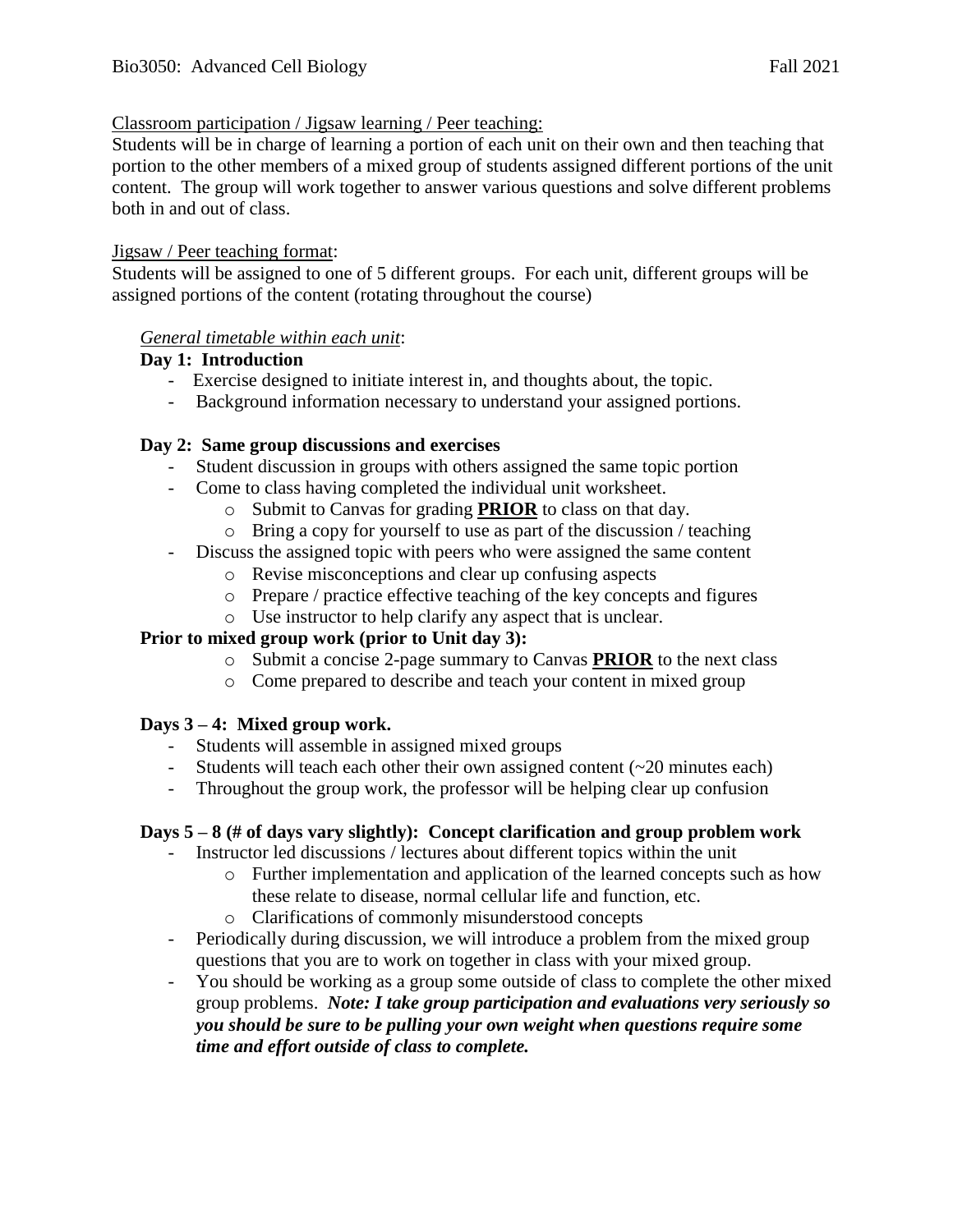# **Course Homework and Assessment Descriptions:**

#### **Worksheets:**

In order to help you focus your thoughts while studying your particular assigned content, you will be given a worksheet to complete. These will be due before you meet in same groups (day 2) of the unit) so that you can bring the completed worksheet to class and use it to confer with students who were assigned the same content. Your individual worksheet is to be submitted to Canvas prior to the same groups class (**NO LATE SUBMISSIONS WILL BE ACCEPTED**). You will then work in "same group" with others assigned the same content, helping to explain important concepts and eliminate misconceptions and confusion. Please use your professor during this time (ASK QUESTIONS OF ME). If one considers the 2-page summaries, the mixed group work and participation, these worksheets really will help contribute to  $\sim$ 30% of your grade (at least indirectly) and thus should be taken very seriously.

#### **2-page summaries:**

There is a lot of content in this class. A big part of the success of this format is dependent on each student working hard to understand their assigned content to such a degree that he/she can adequately teach that content to other students and use their knowledge to help with the group answer problem sets. In order to help orient your thoughts into a concise package, you are required to make a 2-page summary of the main ideas and the details of the information contained in your particular content area. The 2-page summary **MUST BE 12-point font (Times New Roman), 1 ½ spaced lines, and less than 2 pages long**. You may find it difficult to adequately describe all of the pertinent information in this small a space, but this is part of the point…to force you to think about, and understand, the content in such depth that this becomes possible, thus making teaching it to others much easier. This will also help you practice to communicate the important concepts without extraneous verbage. You will print out copies of the summary for each of your mixed group members for use in teaching during mixed group work. The summary can be started at any time and is to be submitted individually, but you should use your 'same group' work to help you complete it. Submit via Canvas.

#### **Mixed group problems**

Groups of 4 or 5, with one person from each content area, will assemble and help teach each other the various content that everyone is ultimately responsible for in each unit. To help you assemble the information from each member of the group, the groups will work on, and turn in, various problem sets. These should be uploaded to Canvas by a single member of each group, with all the group members' names at the top. We will be working on some of the group problems together in class. However, some of the questions will require a effort outside of class. Be sure to work together and pull your own weight. I suggest designing a google document that everyone can add to and revise. You will be grading each other on participation and effort, and I will be taking account of that as well. **Remember that your participation is worth 8% of your grade and I reserve the right to dock points even further from the overall grades! Also, the concepts covered in these problems are very likely to appear on the exams so it is to your benefit to understand the answer to the problems and to learn from other members of your group.**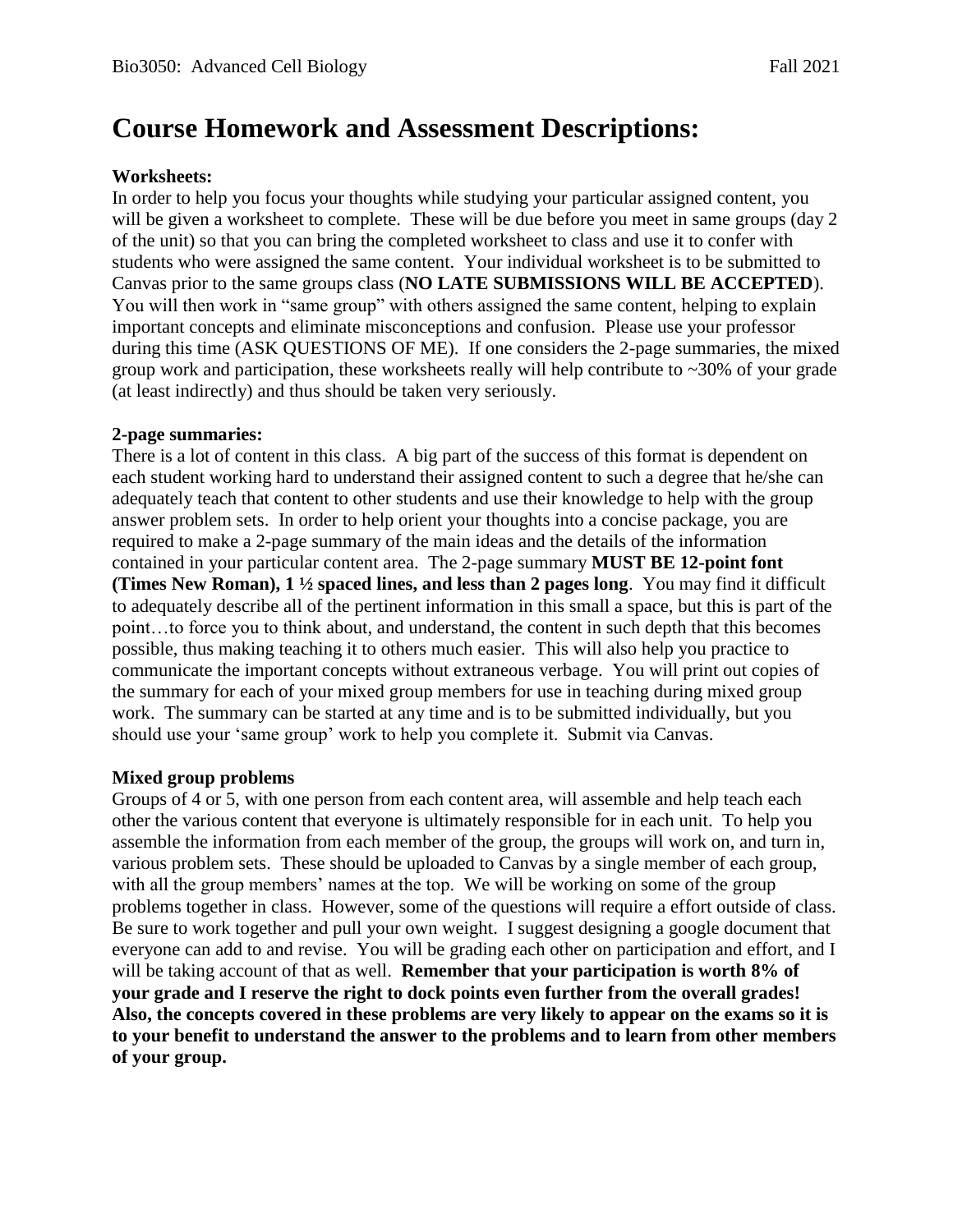#### Crossword puzzle:

I will be generating crossword puzzles using key terms from the chapter. You are to complete these individually. Although I like to focus more on concepts, memorizing and understanding terms is key to Cell biology. Hopefully, this will be a 'fun' activity that will help you study and recognize terms throughout the book. While completing the puzzles, make sure you understand the terms and their importance to the topic. *You are required to complete the Unit 1 crossword puzzle and 3 of the last 5 units. I suggest you complete them all for your benefit, but you have 2 that you can fail to turn in without penalty*.

#### **Attendance and Group participation / evaluation**

As this course is largely designed based on group work, a significant portion of your overall grade (8%) will be based on your preparation, participation, and contribution to class. **There will be opportunities for students to evaluate their fellow group members for preparation, contribution to group problems, and ability to convey their content to the rest of the group.**  Remember that your participation is worth 8% of your grade and I reserve the right to dock points even further from the overall grades!

#### **Midterms and Final exam**

There will be three scheduled midterms throughout the semester. These midterms will be given during the scheduled laboratory times. Tests will be a combination of multiple choice, short answer / problems, and essay. Each mid-term will mainly cover the recent material. However, since all of science is cumulative, you will still be responsible for material covered earlier in the sense that comprehension of this material may be key to answering questions on new material. The final exam will be approximately 40% new material and 60% cumulative. **You must take the final exam at the scheduled place and time.** 

#### **Primary literature presentation**

During each lecture, one of the groups will be assigned to cover a primary literature article on the topic material. Your group will be presenting the article in a  $30 - 45$  minute, journal club-style presentation during the lab period. As for the other sections, there will be a worksheet that you must complete, meant to guide you through understanding the article. Although **you will not be required to write 2-page summary on the content of this article, you should still come to the mixed groups prepared to participate, especially in the mixed group problems.** See the guidelines for article presentation for helpful hints, presentation formatting, and the grading rubric on this particular project.

#### **Feedback**

As you go through each unit, please let me know what concepts are clear, and which need extra clarification during the concept clarification classes. Also, I have continuously revised this course format to help make it as good as possible. However, I understand that people are different so please give me feedback throughout the course so that I can continue to make this better and optimize your learning experience. I also work very hard to give you feedback on assignments, etc. Use this to your advantage to learn and prepare for the exams.

#### **Laboratory work**

See laboratory syllabus for detailed information.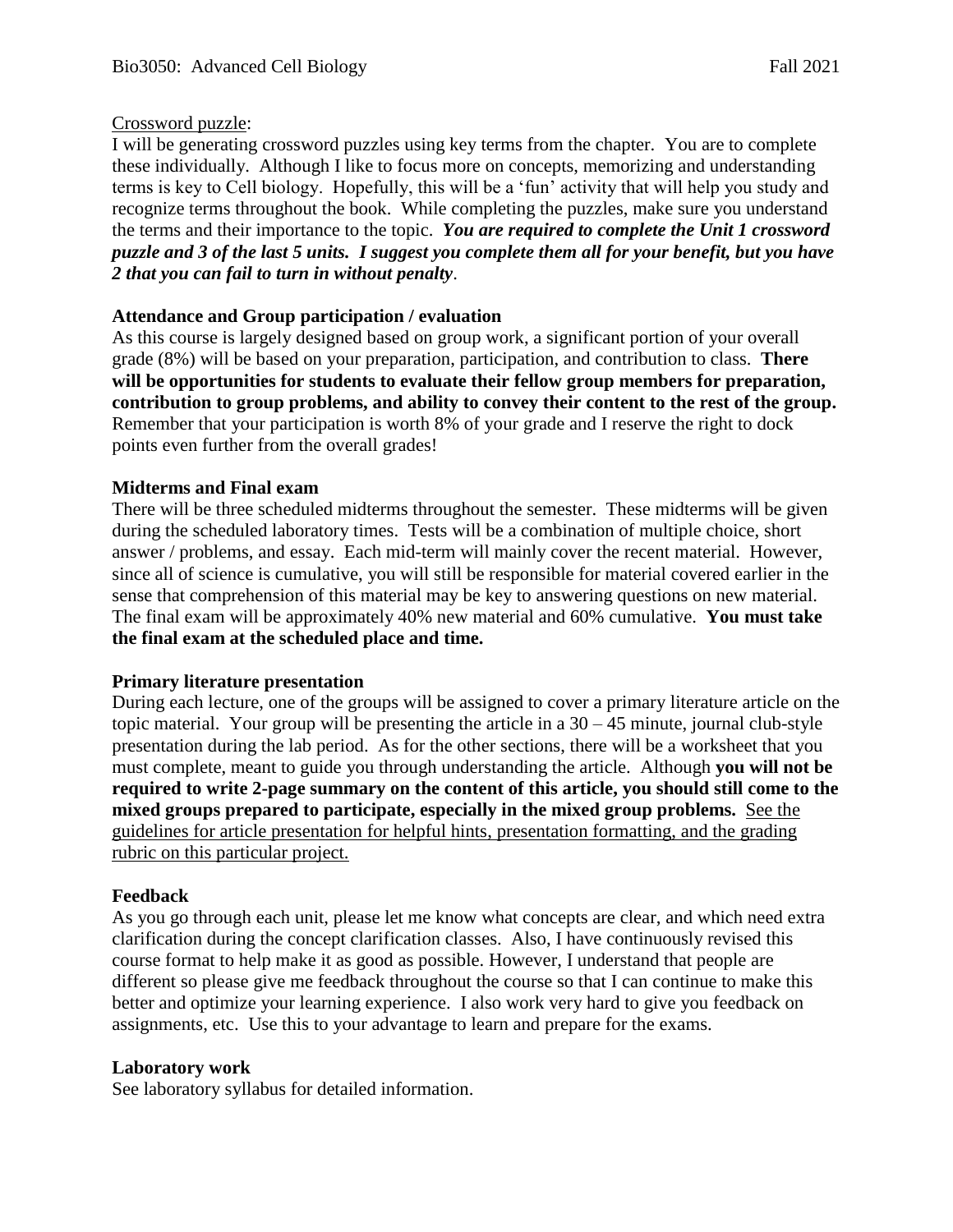#### ACADEMIC HONESTY:

Students should demonstrate academic honesty by doing original work and by giving appropriate credit to the ideas of others. As explained in the university catalog, academic dishonesty is the act of presenting information, ideas, and/or concepts as one's own when in reality they are the results of another person's creativity and effort. Violations of university academic honesty include cheating, plagiarism, falsification, aiding the academic dishonesty of others, or malicious misuse of university resources. A faculty member who believes a situation involving academic dishonesty has been detected may assign a failing grade for a) that particular assignment or examination, and/or b) the course following the procedure in the university catalog. Students may appeal also using the procedure in the university catalog. See Academic Policies for further information.

#### ACADEMIC ACCOMODATIONS:

While all students are expected to meet the minimum standards for completion of this course as established by the instructor, students with disabilities may require academic adjustments, modifications or auxiliary aids/services. At Point Loma Nazarene University (PLNU), these students are requested to register with the Disability Resource Center (DRC), located in the Bond Academic Center. [\(DRC@pointloma.edu](mailto:DRC@pointloma.edu) or 619-849-2486). The DRC's policies and procedures for assisting such students in the development of an appropriate academic adjustment plan (AP) allows PLNU to comply with Section 504 of the Rehabilitation Act and the Americans with Disabilities Act. Section 504 (a) prohibits discrimination against students with special needs and guarantees all qualified students equal access to and benefits of PLNU programs and activities. After the student files the required documentation, the DRC, in conjunction with the student, will develop an AP to meet that student's specific learning needs. The DRC will thereafter email the student's AP to all faculty who teach courses in which the student is enrolled each semester. The AP must be implemented in all such courses.

If students do not wish to avail themselves of some or all of the elements of their AP in a particular course, it is the responsibility of those students to notify their professor in that course. PLNU highly recommends that DRC students speak with their professors during the first two weeks of each semester about the applicability of their AP in that particular course and/or if they do not desire to take advantage of some or all of the elements of their AP in that course.

#### FERPA POLICY

In compliance with federal law, neither PLNU student ID nor social security number should be used in publicly posted grades or returned sets of assignments without student written permission. This class will meet the federal requirements by (Note: each faculty member should choose one strategy to use: distributing all grades and papers individually; requesting and filing written student permission; or assigning each student a unique class ID number not identifiable on the alphabetic roster.). Also in compliance with FERPA, you will be the only person given information about your progress in this class unless you have designated others to receive it in the "Information Release" section of the student portal. See Policy Statements in the (undergrad/ graduate as appropriate) academic catalog.

**FINAL EXAMINATION POLICY** - Successful completion of this class requires taking the final examination on its scheduled day. The final examination schedule is posted on the Class Schedules site. NO requests for early examinations or alternative days will be approved.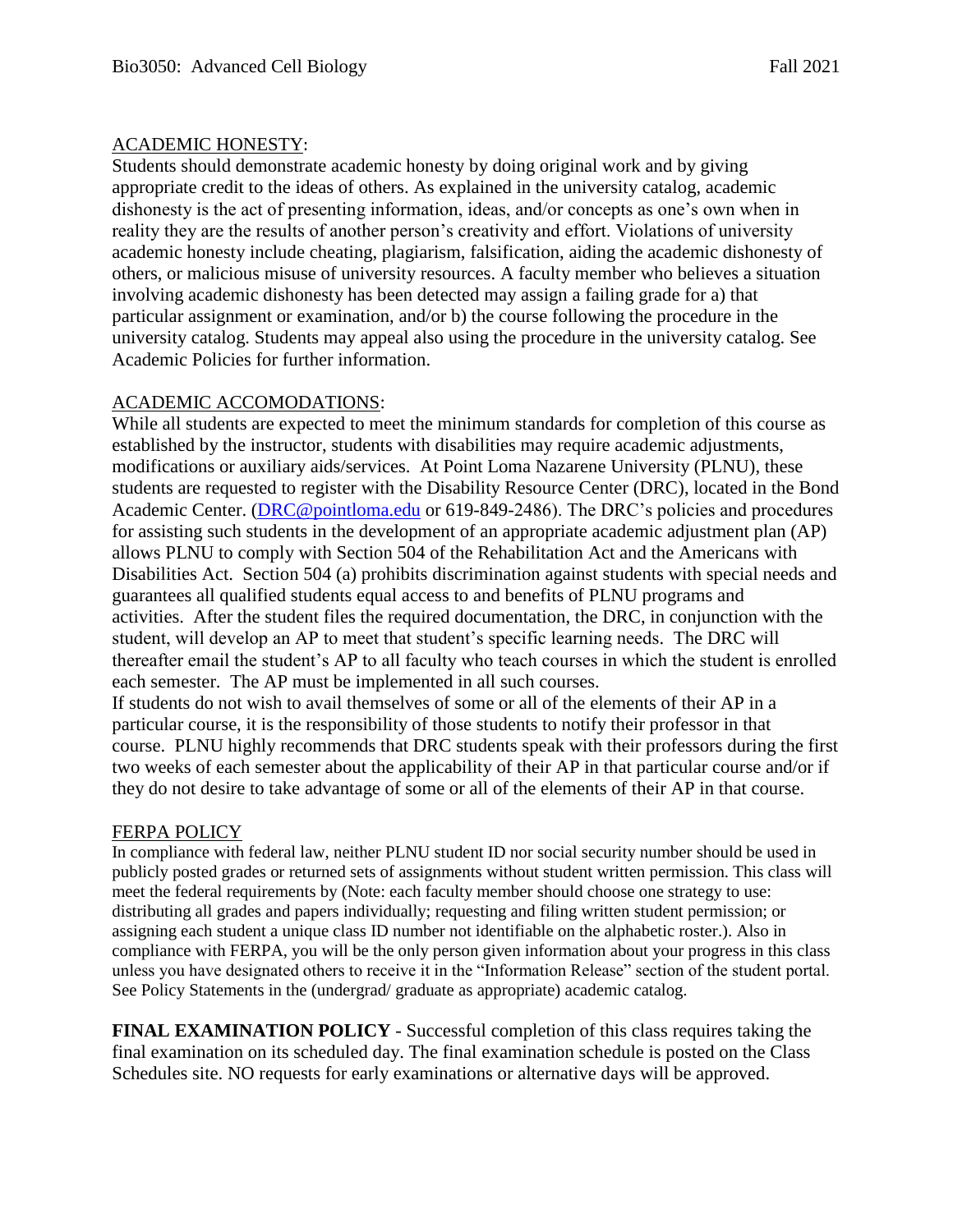### **TENTATIVE COURSE SCHEDULE**:

| <b>Week</b>                                      | Unit                                | <b>Date</b>                                                                         | <b>Topic</b>                                                            | <b>Textbook</b><br><b>Reference</b>               | <b>Homework due</b><br>(prior to class)                        |
|--------------------------------------------------|-------------------------------------|-------------------------------------------------------------------------------------|-------------------------------------------------------------------------|---------------------------------------------------|----------------------------------------------------------------|
| Week<br>$\mathbf{1}$<br>$\boldsymbol{l}$         |                                     | $8 - 31$<br>(Tues)                                                                  | Course introduction (pre-<br>class video on canvas)                     |                                                   |                                                                |
|                                                  | Unit                                | $9-1(A)$                                                                            | Chapters 1 and 3 (Cell<br>concepts and post-                            | Ch 1 (review),<br>Ch. 3; Pg 149-169.              | Review syllabus,<br>course orientation<br>video, and bring Q's |
|                                                  |                                     | $9 - 3$                                                                             | translational modifications)                                            |                                                   |                                                                |
|                                                  |                                     | $9 - 6$                                                                             | No class: Labor day                                                     |                                                   |                                                                |
| Week<br>$\overline{2}$                           | Unit<br>$\mathbf{1}$                | $9 - 8$                                                                             | Chapters 8 and 9 (key<br>laboratory techniques)                         | Ch. 8; Pg 439-445,<br>Ch.9; Pg 529-562            | Unit 1 Crossword                                               |
|                                                  |                                     | $9 - 10$                                                                            | Unit 2 introduction (pre-class<br>EdPuzzle activity)                    | $Ch.10 - Ch.11$                                   | Unit 1 worksheet.                                              |
| Unit<br>Week<br>$\mathfrak{Z}$<br>$\overline{2}$ |                                     | $9 - 13$                                                                            | Group work (same groups)                                                | $Ch. 10 - Ch. 11$                                 | Unit 2 individual<br>worksheet                                 |
|                                                  |                                     | $9 - 15$                                                                            | Cell membranes; mixed<br>groups (teaching)                              | $Ch. 10 - Ch. 11$                                 | Unit 2 - 2-page<br>summary                                     |
|                                                  |                                     | $9 - 17$                                                                            |                                                                         |                                                   |                                                                |
| Week                                             | Unit                                | $9-20(A)$<br>$9 - 22$                                                               | Cell membranes; concept                                                 | $Ch 10 - 11$<br>(cont.)                           |                                                                |
| $\overline{4}$                                   | $\overline{2}$                      | $9 - 24$                                                                            | clarification                                                           |                                                   |                                                                |
| Exam 1                                           |                                     | <b>Thursday 9-30; Lab Period</b>                                                    |                                                                         | Exam I (Units $1 - 2$ ; Ch. 1, 3, 8-11)           |                                                                |
|                                                  | Unit                                | Cell membranes; concept                                                             | $Ch 10 - 11$                                                            | Unit 2 crossword                                  |                                                                |
|                                                  | $\overline{2}$                      | $9-27(A)$                                                                           | clarification (cont.)                                                   | (cont.)                                           |                                                                |
| Week<br>5                                        | $9 - 29$<br>Unit<br>3<br>10-1 $(A)$ | Intracellular trafficking;<br>introductory activity (pre-<br>class video on canvas) | Ch. 12 - 13                                                             | Unit 2 mixed group<br>problems and group<br>eval. |                                                                |
|                                                  |                                     |                                                                                     | Intracellular trafficking<br>concept clarification-part 1               |                                                   |                                                                |
| Week Unit<br>6                                   | $\overline{\mathbf{3}}$             | $10-4$                                                                              | Group work (same groups)                                                |                                                   | Unit 3 individual<br>worksheet                                 |
|                                                  |                                     | $10-6$                                                                              | Intracellular trafficking:                                              | Ch. 12 - 13                                       | Unit $3 - 2$ -page                                             |
|                                                  |                                     |                                                                                     |                                                                         |                                                   | summary                                                        |
|                                                  |                                     | $10-8$                                                                              | Mixed group teaching                                                    |                                                   |                                                                |
|                                                  |                                     | $10 - 11$                                                                           | Intracellular vesicular                                                 |                                                   |                                                                |
| Week                                             | Unit                                | $10-13$                                                                             | trafficking; concept                                                    | Ch. 12 - 13                                       |                                                                |
| $\overline{7}$                                   | 3                                   | 10-15 $(A)$                                                                         | clarification                                                           |                                                   | Unit 3 crossword                                               |
| Exam 2                                           |                                     | 10-21; Lab Period                                                                   |                                                                         | Exam 2 (Unit 3; Ch. 12-13)                        |                                                                |
|                                                  |                                     | 10-18 $(A)$                                                                         | Cell signaling; intro. activity                                         | Ch. 15                                            | Unit 3 mixed grp<br>problems and grp eval.                     |
| Week<br>8                                        | Unit<br>$\overline{\mathbf{4}}$     | $10 - 20$<br>$10 - 22$                                                              | Cell signaling; concept<br>clarification<br><b>No class: Fall break</b> |                                                   |                                                                |